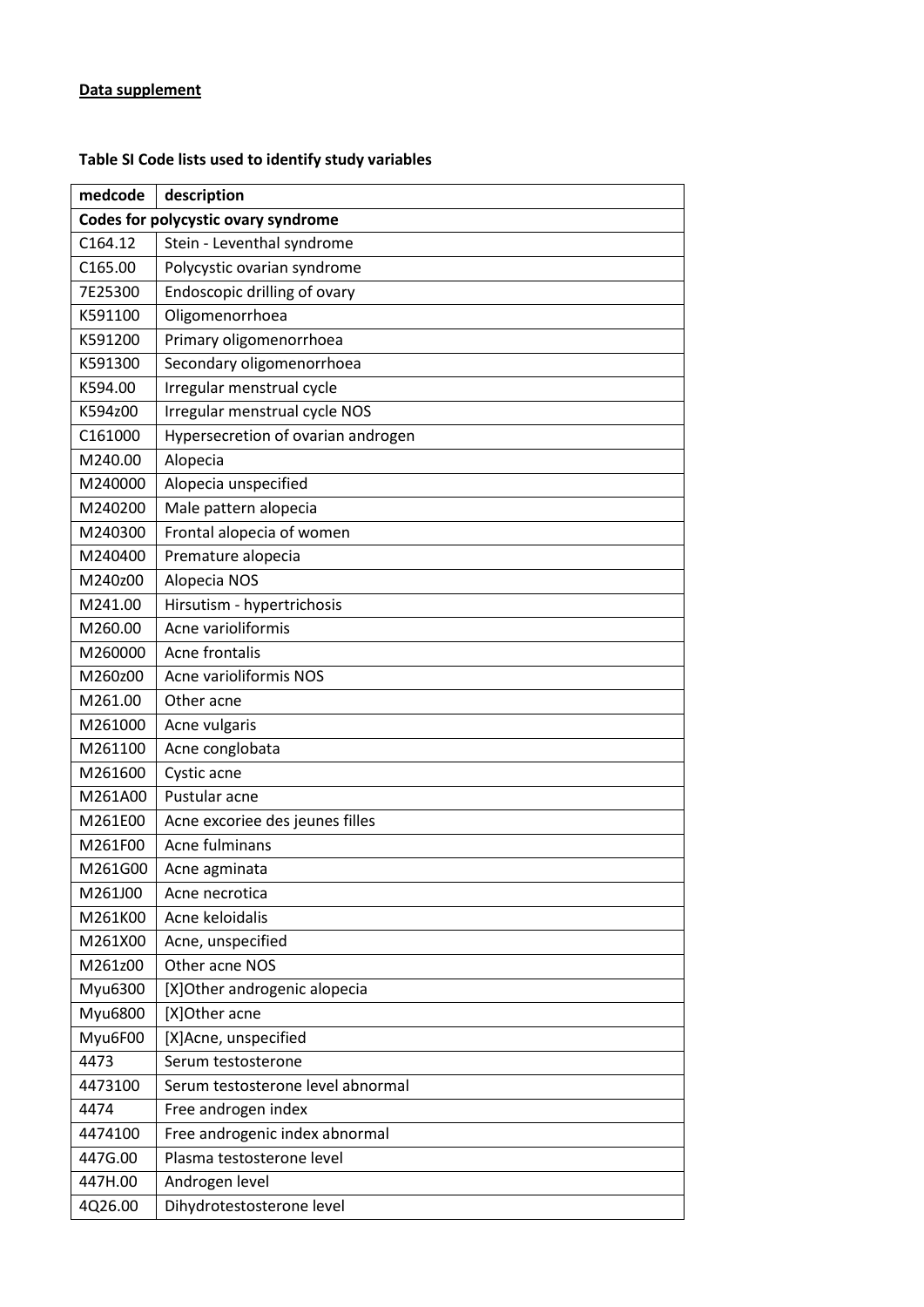| 4Q2E.00        | Free testosterone level                                |  |  |  |  |  |  |
|----------------|--------------------------------------------------------|--|--|--|--|--|--|
| 4Q2F.00        | Calculated free testosterone                           |  |  |  |  |  |  |
| ZRBs.00        | Ferriman and Galwey score                              |  |  |  |  |  |  |
| K5311          | Ovarian cysts                                          |  |  |  |  |  |  |
| K532.00        | Other ovarian cysts                                    |  |  |  |  |  |  |
| K532z00        | Ovarian cyst NOS                                       |  |  |  |  |  |  |
| <b>Kyu9500</b> | [X] Other and unspecified ovarian cysts                |  |  |  |  |  |  |
|                | <b>Codes for diseases for exclusion</b>                |  |  |  |  |  |  |
| B540.00        | Malignant neoplasm of adrenal gland                    |  |  |  |  |  |  |
| B540000        | Malignant neoplasm of adrenal cortex                   |  |  |  |  |  |  |
| B540100        | Malignant neoplasm of adrenal medulla                  |  |  |  |  |  |  |
| B540z00        | Malignant neoplasm of adrenal gland NOS                |  |  |  |  |  |  |
| B587.00        | Secondary malignant neoplasm of adrenal gland          |  |  |  |  |  |  |
| B7H0.00        | Benign neoplasm of adrenal gland                       |  |  |  |  |  |  |
| B8yy100        | Carcinoma in situ of adrenal gland                     |  |  |  |  |  |  |
| B922.00        | Neoplasm of uncertain behaviour of adrenal gland       |  |  |  |  |  |  |
| BB5h.00        | [M]Adrenal cortical tumours                            |  |  |  |  |  |  |
| <b>BB5h000</b> | [M]Adrenal cortical adenoma NOS                        |  |  |  |  |  |  |
| BB5h100        | [M]Adrenal cortical carcinoma                          |  |  |  |  |  |  |
| BB5h300        | [M]Adrenal cortical adenoma, heavily pigmented variant |  |  |  |  |  |  |
| BB5h400        | [M]Adrenal cortical adenoma, clear cell type           |  |  |  |  |  |  |
| <b>BB5h500</b> | [M]Adrenal cortical adenoma, glomerulosa cell type     |  |  |  |  |  |  |
| <b>BB5h600</b> | [M]Adrenal cortical adenoma, mixed cell type           |  |  |  |  |  |  |
| <b>BB5hz00</b> | [M]Adrenal cortical tumours NOS                        |  |  |  |  |  |  |
| <b>BBCF.00</b> | [M]Adrenal rest tumour                                 |  |  |  |  |  |  |
| <b>BBD7.00</b> | [M]Extra-adrenal paraganglioma, NOS                    |  |  |  |  |  |  |
| C1500          | Disorders of adrenal glands                            |  |  |  |  |  |  |
| C153.00        | Other corticoadrenal overactivity                      |  |  |  |  |  |  |
| C155000        | Adrenal medullary insufficiency                        |  |  |  |  |  |  |
| C15y.00        | Other specified adrenal disorders                      |  |  |  |  |  |  |
| C15yz00        | Other specified adrenal disorder NOS                   |  |  |  |  |  |  |
| C15z.00        | Adrenal gland disorder NOS                             |  |  |  |  |  |  |
| Cyu4A00        | [X] Other specified disorders of adrenal gland         |  |  |  |  |  |  |
| PK100          | Anomalies of adrenal gland                             |  |  |  |  |  |  |
| PK10.00        | Aberrant adrenal gland                                 |  |  |  |  |  |  |
| PK12.00        | Accessory adrenal gland                                |  |  |  |  |  |  |
| PK13.00        | Hypoplasia of adrenal gland                            |  |  |  |  |  |  |
| PK14.00        | Ectopic adrenal gland                                  |  |  |  |  |  |  |
| PK1y.00        | Other specified anomalies of adrenal gland             |  |  |  |  |  |  |
| PK1y000        | Congenital cyst of adrenal gland                       |  |  |  |  |  |  |
| PK1yz00        | Other congenital anomaly of adrenal gland NOS          |  |  |  |  |  |  |
| PK1z.00        | Anomalies of adrenal gland NOS                         |  |  |  |  |  |  |
| 2226.11        | O/E - cushingoid facies                                |  |  |  |  |  |  |
| C150.00        | Cushing's syndrome                                     |  |  |  |  |  |  |
| C150000        | Idiopathic Cushing's syndrome                          |  |  |  |  |  |  |
| C150100        | latrogenic Cushing's syndrome                          |  |  |  |  |  |  |
| C150111        | Drug-induced Cushings syndrome                         |  |  |  |  |  |  |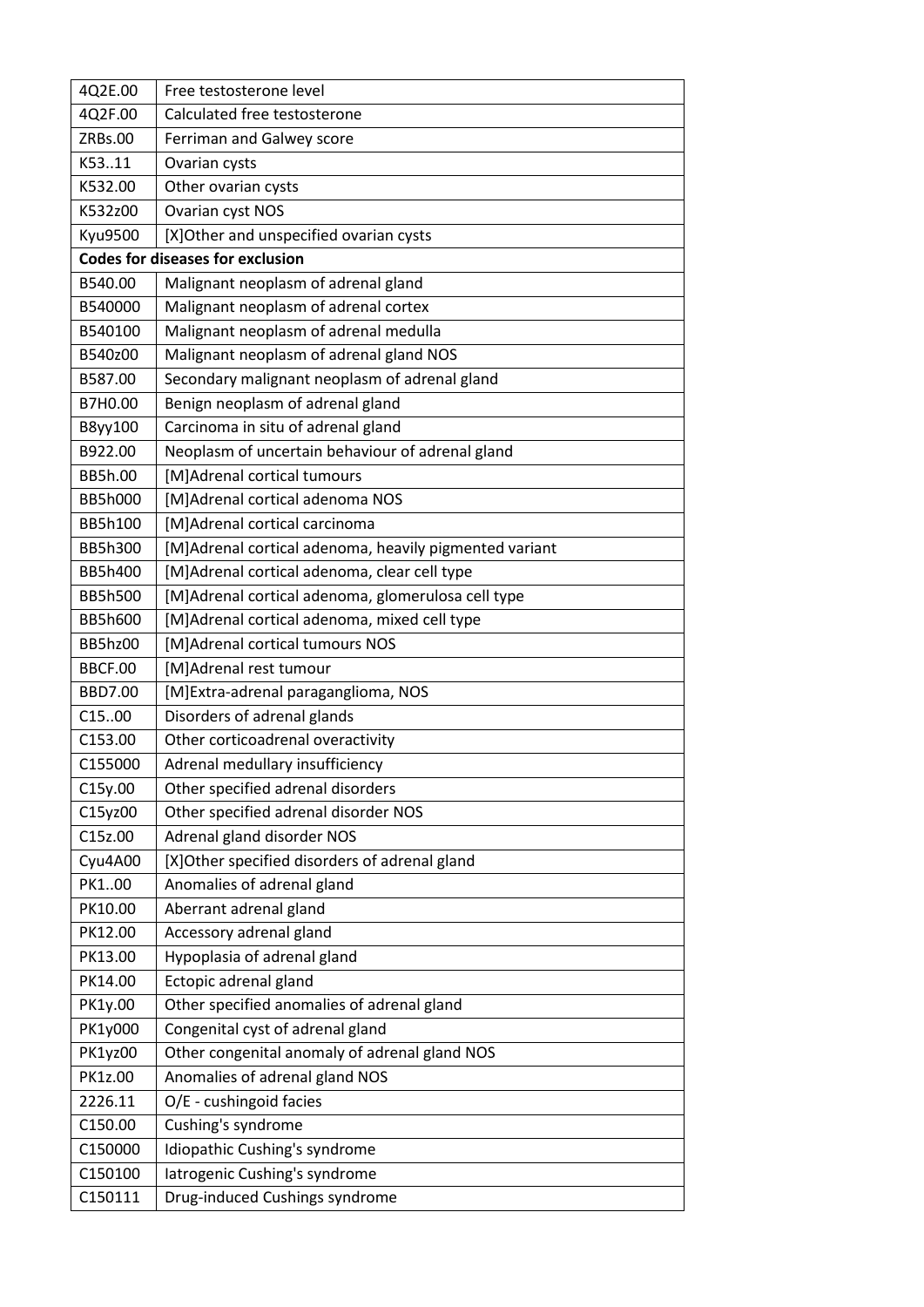| C150200        | Pituitary dependent Cushing's syndrome                       |  |  |  |  |  |
|----------------|--------------------------------------------------------------|--|--|--|--|--|
| C150300        | Ectopic ACTH secretion causing Cushing's syndrome            |  |  |  |  |  |
| C150500        | Alcohol-induced pseudo-Cushing's syndrome                    |  |  |  |  |  |
| C150z00        | Cushing's syndrome NOS                                       |  |  |  |  |  |
| Cyu4500        | [X]Other Cushing's syndrome                                  |  |  |  |  |  |
| F395100        | Myopathy due to Cushing's syndrome                           |  |  |  |  |  |
| C150400        | Nelson's syndrome                                            |  |  |  |  |  |
| BB5y400        | [M]Prolactinoma                                              |  |  |  |  |  |
| B542.00        | Malignant neoplasm pituitary gland and craniopharyngeal duct |  |  |  |  |  |
| B542000        | Malignant neoplasm of pituitary gland                        |  |  |  |  |  |
| B542z00        | Malig neop pituitary gland or craniopharyngeal duct NOS      |  |  |  |  |  |
| B7H2.00        | Benign neoplasm of pituitary gland and craniopharyngeal duct |  |  |  |  |  |
| B7H2.11        | Pituitary adenoma                                            |  |  |  |  |  |
| B7H2000        | Benign neoplasm of pituitary gland                           |  |  |  |  |  |
| B7H2z00        | Benign neoplasm of pituitary and craniopharyngeal duct NOS   |  |  |  |  |  |
| B8yy300        | Carcinoma in situ of pituitary gland                         |  |  |  |  |  |
| B920.00        | Neop uncertain behaviour pituitary and craniopharyngeal duct |  |  |  |  |  |
| B920000        | Neoplasm of uncertain behaviour of pituitary gland           |  |  |  |  |  |
| B920z00        | Neop uncertain behaviour pituitary and craniopharyngeal NOS  |  |  |  |  |  |
| <b>BB5V.00</b> | [M]Pituitary adenomas and carcinomas                         |  |  |  |  |  |
| <b>BB5Vz00</b> | [M]Pituitary adenoma or carcinoma NOS                        |  |  |  |  |  |
| C1300          | Disorders of pituitary gland and its hypothalamic control    |  |  |  |  |  |
| C131.00        | Other anterior pituitary hyperfunction                       |  |  |  |  |  |
| C134.00        | Other anterior pituitary disorder                            |  |  |  |  |  |
| C134z00        | Other anterior pituitary disorder NOS                        |  |  |  |  |  |
| C134z11        | Anterior pituitary hormone deficiency NEC                    |  |  |  |  |  |
| C137.00        | latrogenic pituitary disorders                               |  |  |  |  |  |
| C137z00        | latrogenic pituitary disorder NOS                            |  |  |  |  |  |
| C13z.00        | <b>Pituitary disorders NOS</b>                               |  |  |  |  |  |
| Cyu4400        | [X] Other disorders of pituitary gland                       |  |  |  |  |  |
| Cyu4M00        | [X]Hyperfunction of pituitary gland, unspecified             |  |  |  |  |  |
| K5B1.00        | Female infertility of pituitary - hypothalamic origin        |  |  |  |  |  |
| K5B1000        | Primary pituitary - hypothalamic infertility                 |  |  |  |  |  |
| K5B1z00        | Female infertility of pituitary - hypothalamic cause NOS     |  |  |  |  |  |
| PK24.00        | Anomalies of pituitary gland                                 |  |  |  |  |  |
| PK24000        | Aberrant pituitary gland                                     |  |  |  |  |  |
| PK24z00        | Anomaly of pituitary gland NOS                               |  |  |  |  |  |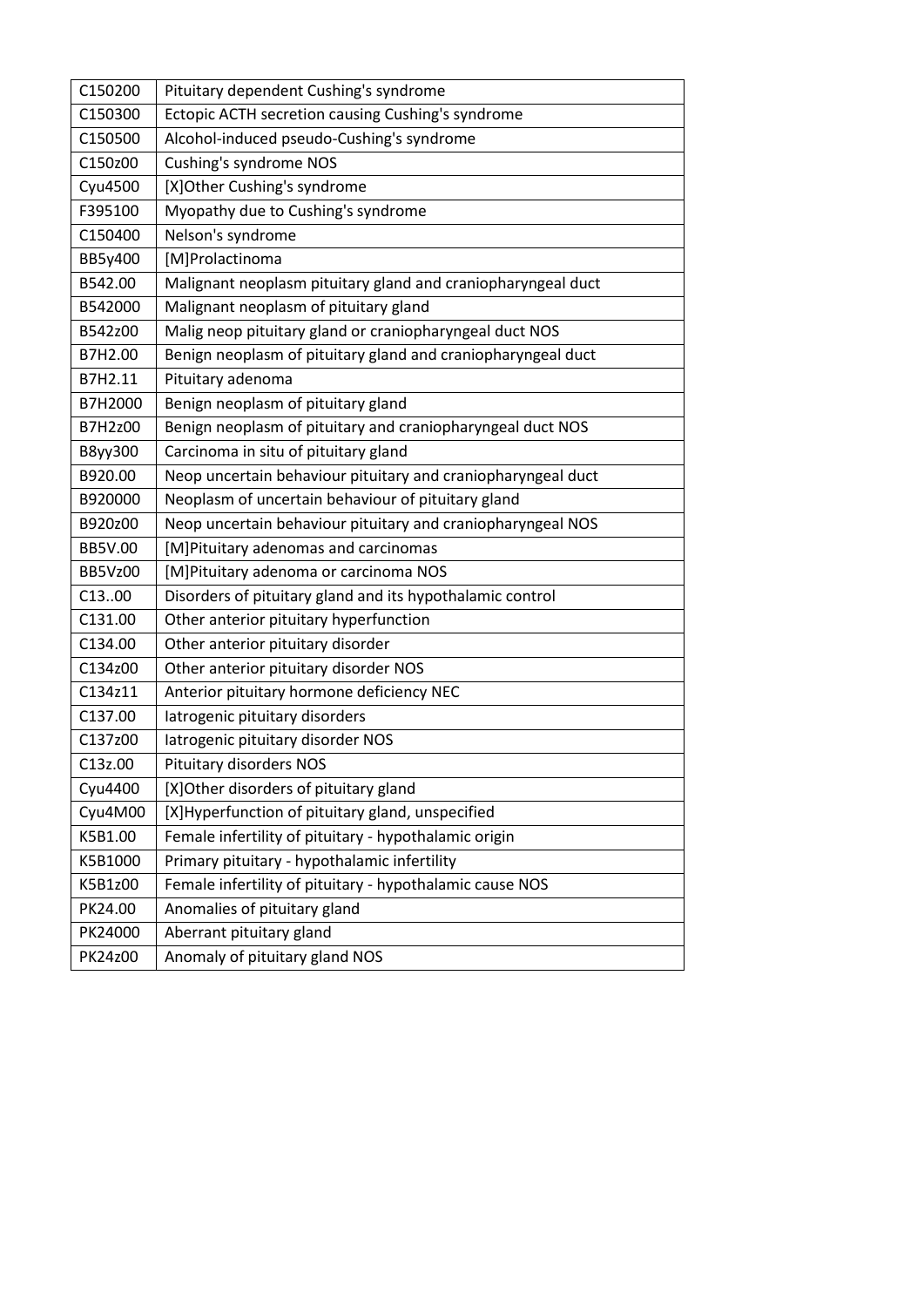**Table SII Number and percentage of PCOS women prescribed relevant drugs for PCOS both prior to and following the diagnosis of PCOS stratified by case definition**

| <b>Types of drugs</b><br>No. (%)                | <b>Before</b>    |              | After            |             |                  |             |                  |             |
|-------------------------------------------------|------------------|--------------|------------------|-------------|------------------|-------------|------------------|-------------|
|                                                 |                  |              | 2004-2007        |             | 2008-2011        |             | 2012-2014        |             |
|                                                 | <b>Diagnosed</b> | Probable     | <b>Diagnosed</b> | Probable    | <b>Diagnosed</b> | Probable    | <b>Diagnosed</b> | Probable    |
| <b>Combined oral</b><br>contraceptives<br>(COC) | 5136 (31.35)     | 7213 (50.37) | 601 (16.68)      | 291 (17.19) | 611 (20.57)      | 311 (16.51) | 290 (20.52)      | 179 (14.90) |
| Progestin oral<br>contraceptives<br>(POC)       | 2067 (12.62)     | 3739 (26.11) | 260 (5.48)       | 212(8.11)   | 377 (9.18)       | 312 (11.58) | 163 (8.29)       | 115 (7.24)  |
| Intrauterine<br>devices (IUDs)                  | 191 (1.17)       | 537 (3.75)   | 21(0.40)         | 23(0.69)    | 31(0.64)         | 33 (0.88)   | 13(0.51)         | 13(0.54)    |
| Clomiphene                                      | 332 (2.03)       | 186 (1.30)   | 164 (3.18)       | 45 (1.34)   | 129 (2.69)       | 38 (0.98)   | 61(2.41)         | 10(0.41)    |
| <b>Metformin</b>                                | 1084 (6.62)      | 194 (1.35)   | 1125 (23.27)     | 88 (2.62)   | 991 (21.87)      | 112 (2.92)  | 459 (19.44)      | 51(2.11)    |
| Gonadotrophins                                  | 126 (0.77)       | 309 (2.16)   | 17 (0.32)        | 12 (0.36)   | 7(0.14)          | 6(0.16)     | 5(0.20)          | 8(0.33)     |
| Spironolactone                                  | 174 (1.06)       | 61(0.43)     | 101 (1.94)       | 9(0.26)     | 101 (2.08)       | 10 (0.26)   | 37 (1.45)        | 7(0.28)     |
| Cyproterone                                     | 72 (0.44)        | 19 (0.13)    | 27(0.51)         | 4(0.12)     | 17 (0.35)        | 2(0.05)     | 2(0.08)          | 1(0.04)     |
| <b>Flutamide</b>                                | 6(0.04)          | $\pmb{0}$    | 4(0.08)          | $\mathbf 0$ | 0                | 1(0.03)     | $\pmb{0}$        | 0           |
| <b>Eflornithine</b>                             | 415 (2.53)       | 135 (0.94)   | 279 (5.33)       | 73 (2.14)   | 292 (6.22)       | 112 (2.93)  | 129 (5.27)       | 47 (1.94)   |
| Weight<br>control/loss<br>drugs                 | 849 (5.18)       | 481 (3.36)   | 320 (6.39)       | 84 (2.53)   | 284 (6.22)       | 82 (2.21)   | 72 (3.02)        | 23(0.98)    |
| Lipid regulators                                | 93 (0.57)        | 101(0.71)    | 48 (0.91)        | 22(0.65)    | 25(0.52)         | 21(0.55)    | 5(0.20)          | 3(0.12)     |
| Acne-related<br>drugs                           | 3547 (21.64)     | 5453 (38.08) | 600 (14.99)      | 585 (28.63) | 583 (15.95)      | 664 (28.53) | 226 (12.67)      | 373 (25.92) |